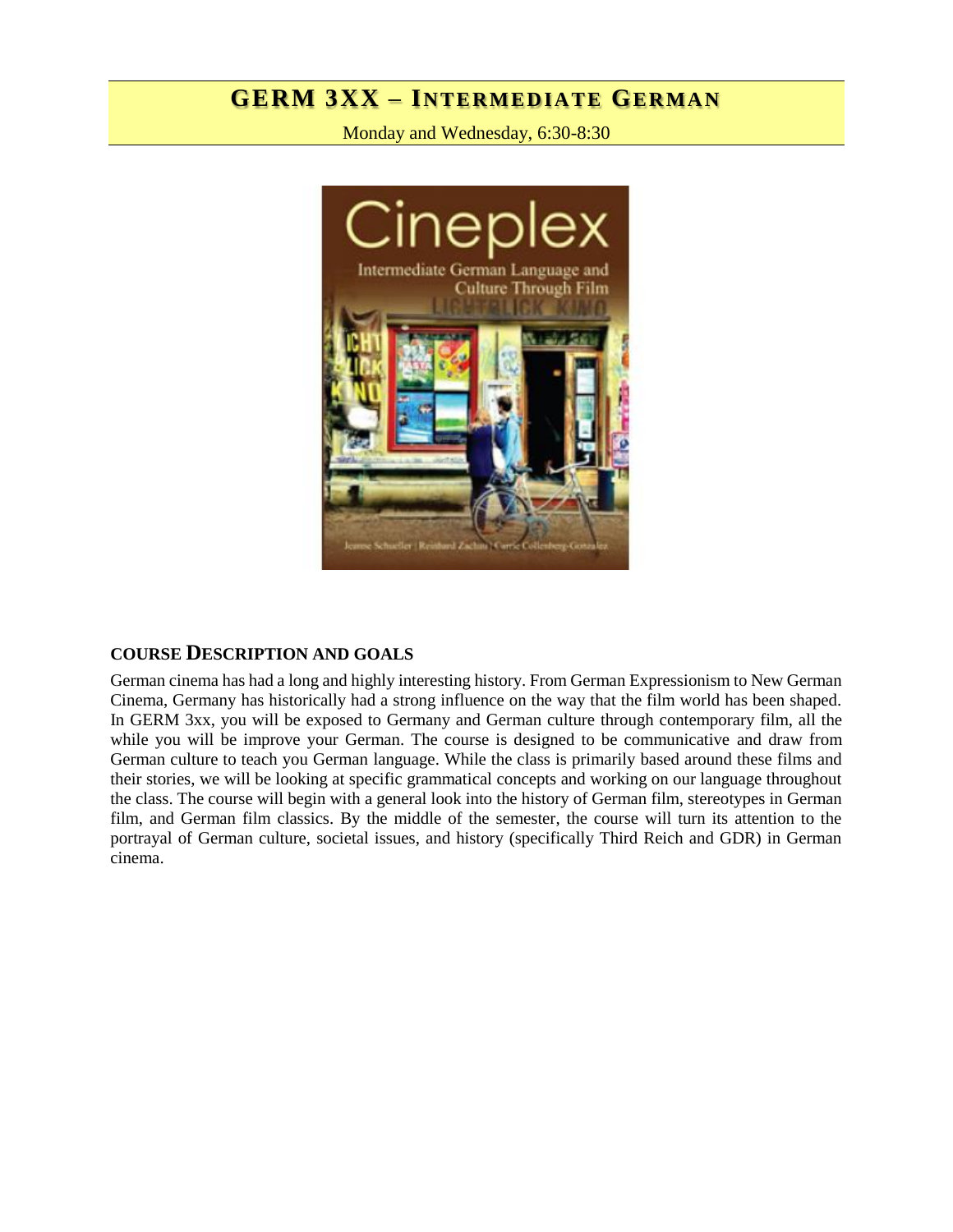#### **GRADE BREAKDOWN**

| Roundtable                              | 10% |
|-----------------------------------------|-----|
| 2 Tests                                 | 20% |
| Oral Exam                               | 10% |
| 2 Essays                                | 30% |
| 4 Film Reviews                          | 10% |
| Participation, Attendance & Preparation | 20% |

# **MATERIAL**

Zachau, R., Schueller, J., & Collenberg-Gonzalez, C. (2014). *Cineplex: Intermediate German Language and Culture Through Film*. Cambridge, MA: Focus. ISBN 978-1-58510-409-3

#### **<https://www.hackettpublishing.com/cineplex>**

### **CLASS FORMAT**

This class will be entirely conducted **in German**. Although this course is a lecture, we will try to incorporate as much discussion into the lecture as possible with group and partner activities that relate to the interpretation of the films as well as the specific language used in the films.

All writing assignments are to be cited in MLA style.

### **ROUNDTABLE**

During the course of the semester, there will be 5 roundtable presentations that will explore a certain area of German film. The topics for the roundtables are marked in the course Calendar. This is a group assignment, and each group will consist of five members. A roundtable is a form of debate, where four people each present a film or filmmaker and with the help of a moderator, the rest of the class listens to the four "expert" opinions on these films or filmmakers and asks questions. This assignment seeks to help you hone your presentation skills in German.

### **FILM REVIEWS**

During the course of the semester, you will watch four other German (German language films) films outside of class. The library system has film databases such Criterion-On-Demand, Kanopy, and other film databases that one can stream movies from. The film reviews should be 250-300 words in German that discuss a certain element of the film, such as a scene, the camera work, or a character in the film. You may include screengrabs from the film to bolster the writing in the film review. The film reviews will be marked differently from the essays in that the film reviews are low-stakes writing assignments that prove to me that a) you have watched the film you are speaking of, b) can look at how the film works at a surface level, and c) that you can express these thoughts in German.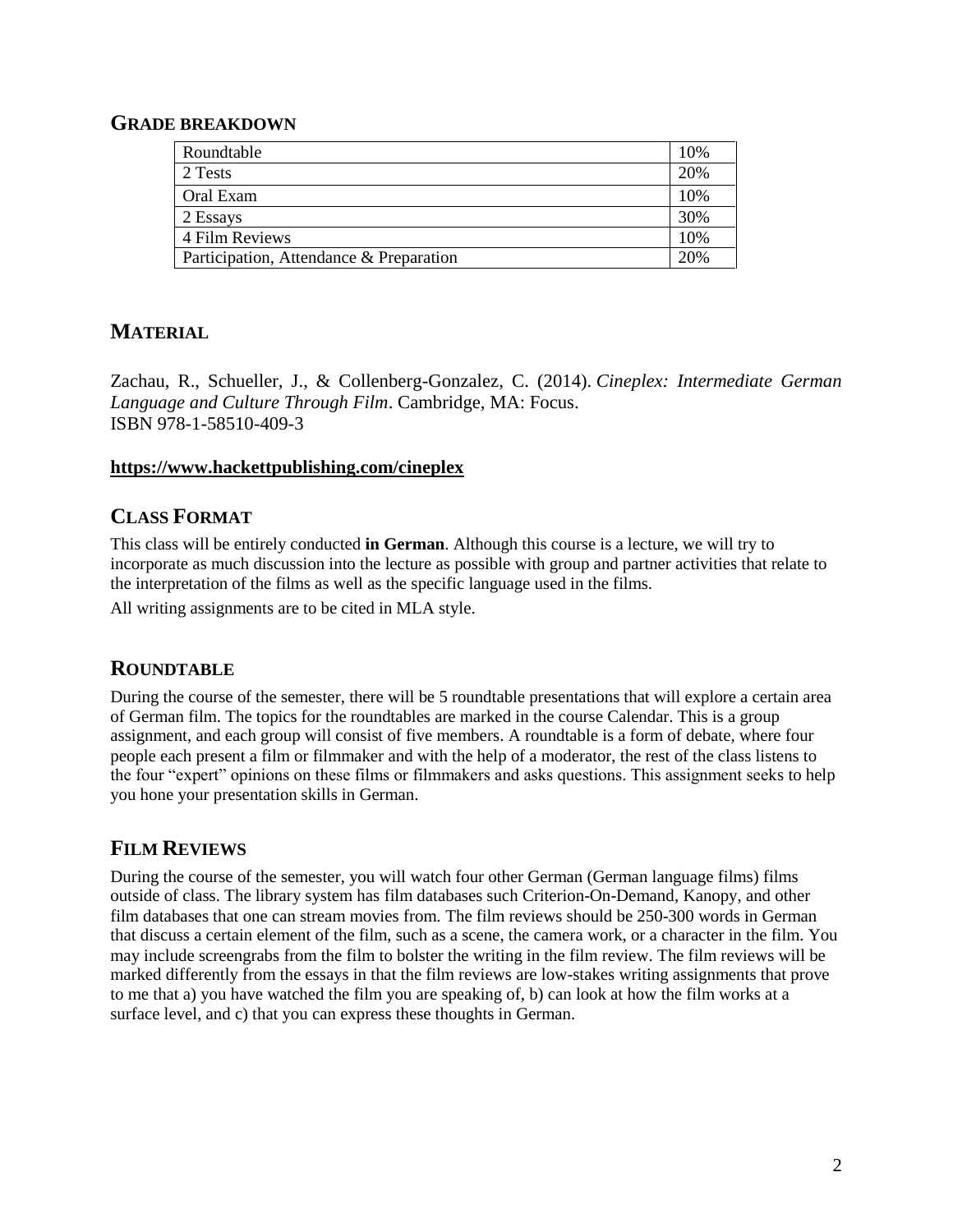# **TESTS**

At two points in the semester, there will be a test that will focus predominantly on grammatical and vocabulary knowledge. Although the films watched for class may appear as prompts for the questions, the material covered on the tests is primarly grammatical.

# **ORAL EXAM**

At the end of the term, you will have an oral exam with a partner and the instructor. You will prepare a conversation of approximately 20 minutes. You are expected to continue the conversation. The conversation is to happen between you, your partner, and the instructor about the last film we are watching for the semester, namely *Good-Bye Lenin*. You will be asked to give a brief summary of the plot and discuss some questions about the film that will be circulated two weeks before the start of the oral exams.

# **ESSAYS**

Based on films watched in class, you will write two critical essays during the semester. These essays seek to expound your interpretation of the film and hone your writing organizational skills in German. The first essay will be based on Lola Rennt due during the  $6<sup>th</sup>$  week of class. The second essay can be on any other film that watched for class. The essays, due to their weight in the course, will be marked more strictly in that all spelling and grammar must be precise in addition to a strong argument and analysis of the film in question. It is strongly recommended that you build off of one your film reviews in your second essay. Each essay should be approximately 3-5 pages, double-spaced, and cited according to MLA.

# **PARTICIPATION, ATTENDANCE AND PREPARATION**

It is recommended that all students attend every class and participate in every lecture. Participation in this context means full engagement with the course content, preparation for the lecture, and interacting within the class setting. I respect that not all people will want to speak up in a lecture setting, thus there will be partner and group work, which will count towards participation just as much as speaking in the lecture. You may miss up to three classes without penalty.

As there are few readings for the class, you are expected to watch all the films outside of class for the first week that we are discussing them. All the films are available online, in the library, or loaned from me. If there is ever an issue with watching the films, please let me know so we can arrange accommodations.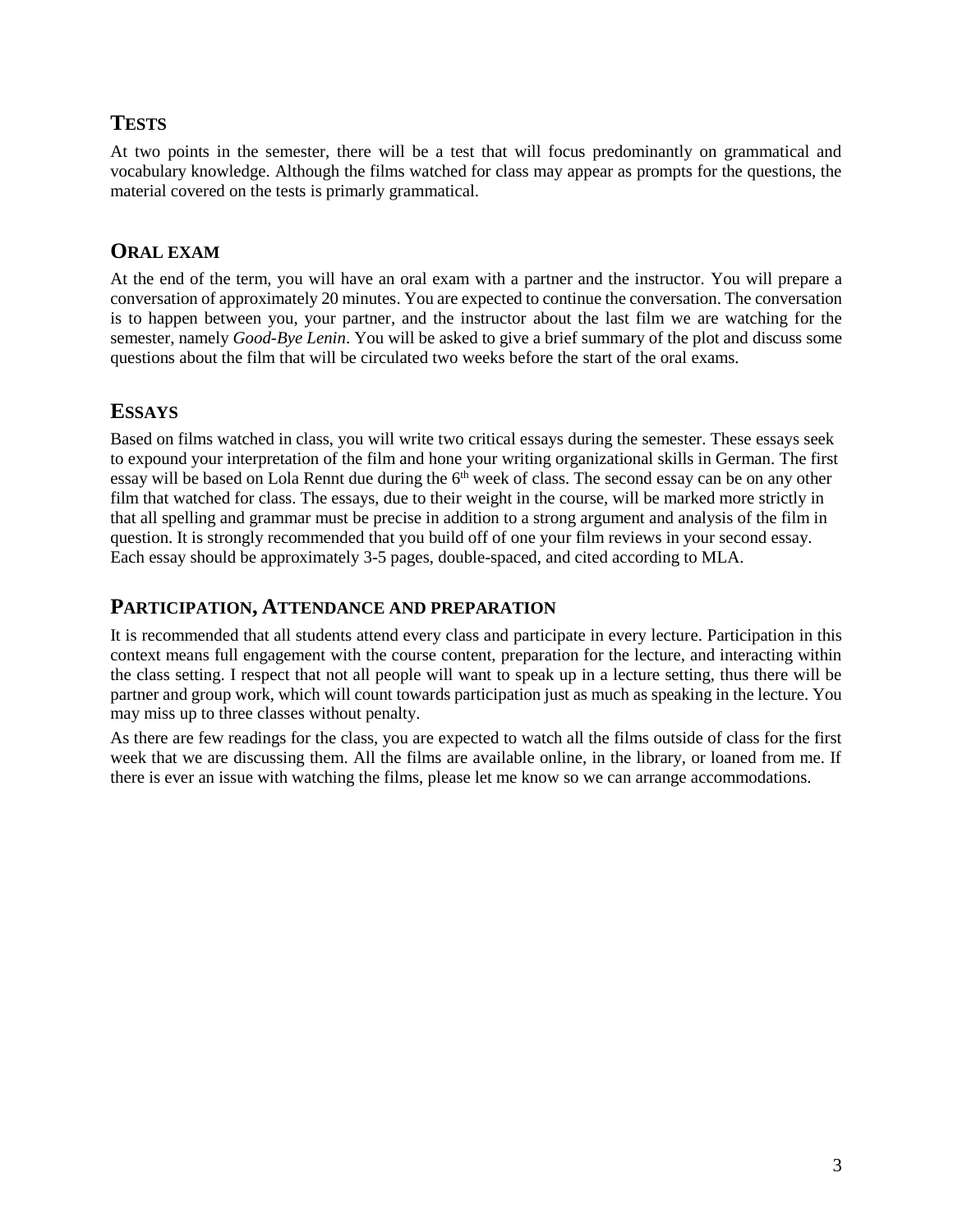#### **COURSE CALENDAR**

#### **Fall 20xx**

Week 1: Einführung, History of German Film and Famous Directors M: Review of Nomativ and Akkusativ, icebreakers, discussion of what film is W: Film Wortschatz, basic concepts in film, shot types

Week 2: *Im Juli*, M: Word-Order in German, review of perfect, Handlung W: Dative Case, Character Stereotypes of German Film

Week 3: *Im Juli* M: Dative Case Review, Dative Verbs, Characterisation in *Im Juli* W: Präterium (Roundtable on the director Fatih Akin)

Week 4: *Lola Rennt* M: Präterium, what happens in the film? (Roundtable on Berliner Schule) W: Reflexive Verbs with Pronouns, Camera Work in German Cinema

Week 5: *Lola Rennt* M: Reflexive Verbs with prepositions, Wechselpräpositionen, Camera Work in German Cinema continued W: Camera Work and Lola. How does the camera depict Lola? (Test 1)

Week 6: *Das Wunder von Bern,* German Culture in Film M: Das Passiv, Handlung W: Das Passiv, Modal Verbs, (Essay 1 Due)

Week 7: *Das Wunder von Bern* M: Das Futur, Sport und die Kamera W: Review Das Futur (Roundtable on portrayal of German culture in film)

Week 8: *Almanya - Willkommen in Deutschland,* Immigration and Film M: Genitiv, Handlung W: Genitiv pronouns, (Roundtable on Immigration and Racism)

Week 9: *Almanya* M: Review of Genitiv, Genitiv prepositions, Family Structures in *Almanya*